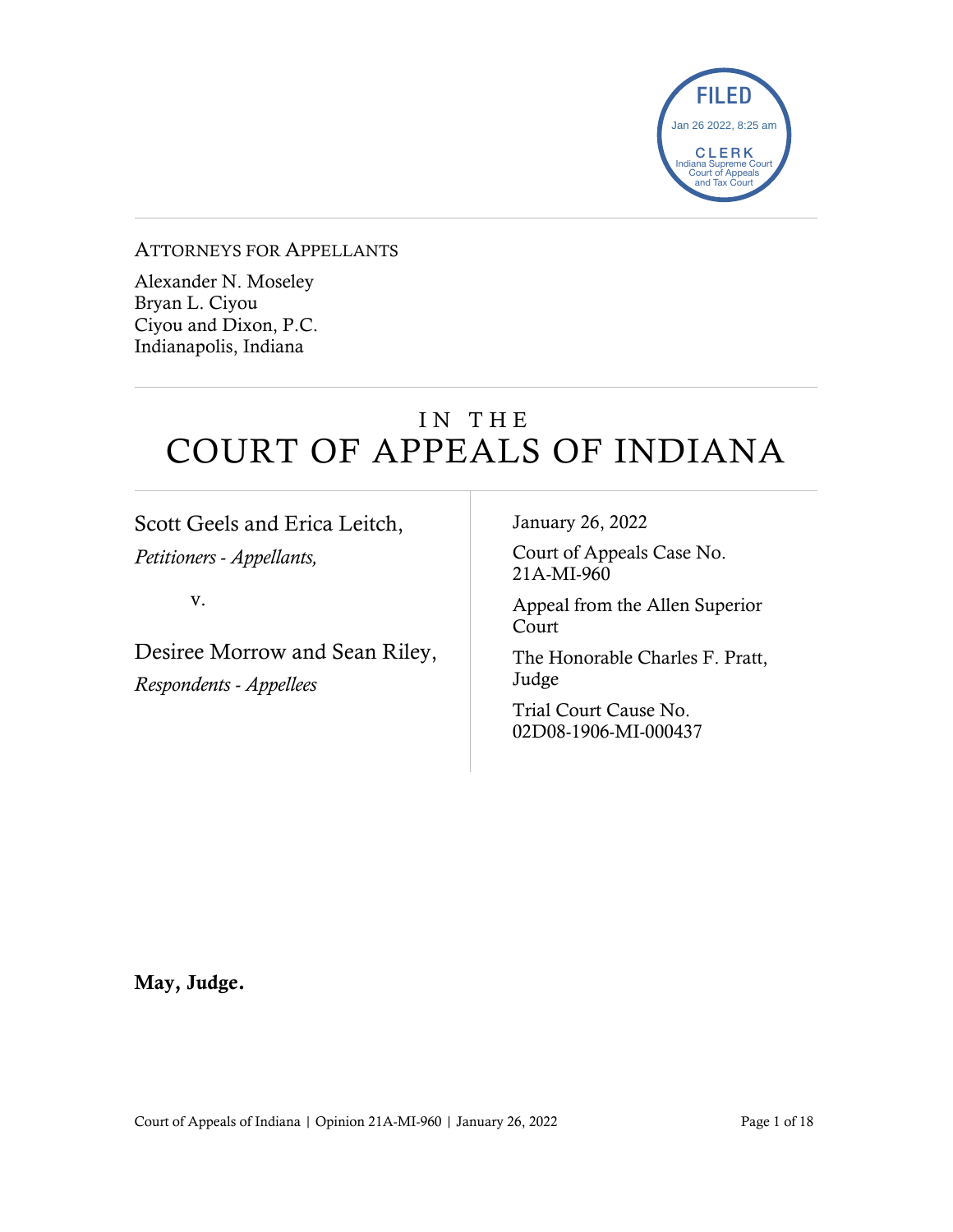[1] Scott Geels and Erica Leitch (collectively, "Scott and Erica") appeal the trial court's denial of their petition for guardianship of A.R. ("Child"). Scott and Erica challenge one finding and contend the trial court's findings do not support its conclusion that it is not in Child's best interests for Scott and Erica to be awarded guardianship of Child. We affirm.

### Facts and Procedural History

- [1] Child was born on September 9, 2016, to Desiree Morrow ("Mother") and Sean Riley ("Father") (collectively, "Parents"). Parents have never been married; Father signed a paternity affidavit at the time of Child's birth. Child lived with Parents until Parents' separation in November 2017.
- [2] Mother relied on Erica for daycare from November 2017 to January 2018. In January 2018, Mother asked Scott and Erica to care for Child on a full-time basis after the "heat went out" in her apartment. (Tr. Vol. II at 155.) Mother intended for Child to stay with Scott and Erica until she "either a) found a stable place to live, or b) was able to find a different house to rent[.]" (*Id*.) Mother testified she attempted to visit Child while Child was in Scott and Erica's care:

[O]ver the course of the time from January - the end of January to May, I was having communication with Erica every day asking about [Child], asking how she is doing, asking, um, like is she up, can I come over. It was set at first that I was supposed to come over there and see her, um, every couple days after work. But then it came right off in the beginning to where Erica was saying that [Child] was in bed at 4:30 in the evening. [Child's]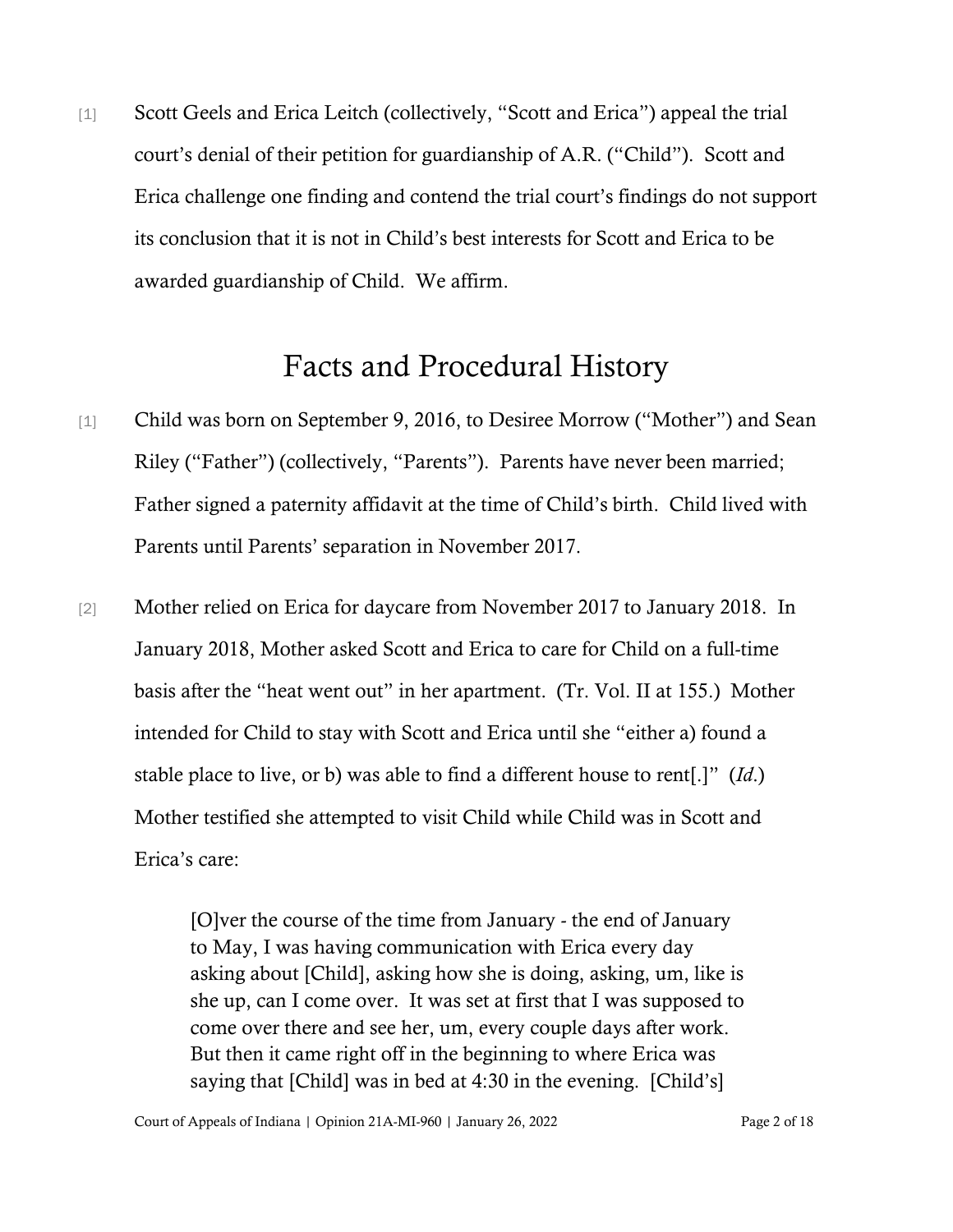taking a nap, we're not gonna wake her up. [Child's] taking a nap. [Child's] playing right now, or she's out with Scott right now or um, I'm home working and I need to have quiet so she with Scott to a soccer game.

(*Id*. at 156) (errors in original). Mother testified Scott and Erica did not communicate with her for two months in June and July 2018. They began communicating again in approximately August 2018, and Mother saw Child intermittently, though she claimed "it was almost impossible for [her] to see [Child] because they were putting [Child] to bed at 6:00 p.m. and saying that she was sleeping from 6:00 p.m. every night until 11:00 a.m. every morning." (*Id*. at 157.)

- [3] Scott and Erica presented evidence that, during the time Child was in their care, they presented themselves as Child's parents and took Child to "family gatherings, holidays, cookouts, family reunions . . . classes at the library, art, music, story time . . . sporting events . . . the Botanical Conservatory, Science Central, Art Museum, just different things to - to broaden [Child's] horizons." (*Id*. at 32.) During this time Scott and Erica also "financially assisted [Mother] paying her sixty dollars (\$60.00) per week." (App. Vol. II at 15.) Child lived with Scott and Erica from January 2018 until October 2018.
- [4] On October 19, 2018, Mother asked Scott and Erica to return Child to Mother's care. They refused, citing concern for Child's safety, and Mother called police. Police contacted the Department of Child Services ("DCS"), which investigated the incident. DCS found Mother's residence appropriate and released Child

Court of Appeals of Indiana | Opinion 21A-MI-960 | January 26, 2022 Page 3 of 18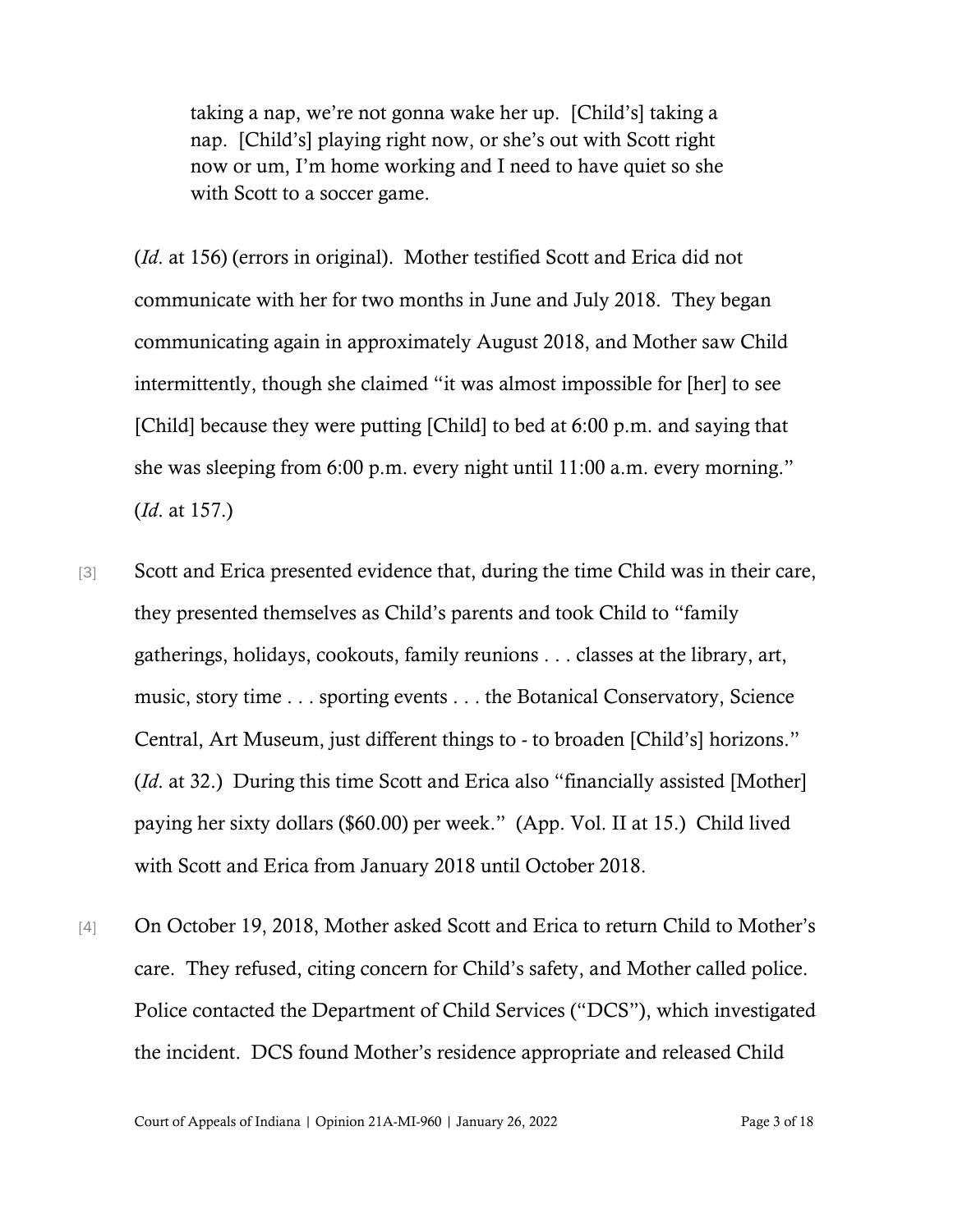into Mother's care. Child lived with Mother for ten days until Mother returned Child to Scott and Erica.

- [5] Child lived with Scott and Erica from late November 2018 until March 5, 2019. During this time and until approximately April 2019, Scott and Erica paid Mother's rent. On March 5, 2019, Mother retrieved Child from Scott and Erica's care. On April 9, 2019, Mother allowed Scott and Erica to see Child, which was the last time they saw Child. On June 7, 2019, Scott and Erica filed a petition to establish guardianship of Child.<sup>[1](#page-3-0)</sup>
- [6] From approximately June 2019 until May 2020, Child resided with Father and his girlfriend, Shanna ("Girlfriend"). On May 16, 2020, Mother retrieved Child from Father's care and Child has remained in Mother's care since. On September 17, 2020, Scott and Erica filed their request for findings of fact and conclusions of law. The trial court held a hearing on the guardianship petition on September 18, 2020, took the matter under advisement, and directed the parties to file proposed findings of fact and conclusions of law within sixty days.
- [7] On October 27, 2020, Scott and Erica filed a motion to reopen the evidentiary record based on information they received after the September 18, 2020, hearing regarding a DCS investigation into Mother and her boyfriend, Brian ("Boyfriend"). The trial court granted the motion and held a hearing for the

<span id="page-3-0"></span><sup>&</sup>lt;sup>1</sup> Scott and Erica filed a petition to establish guardianship of Child on March 14, 2019, and that petition was dismissed on June 8, 2019. The details of that proceeding, including the reason for dismissal, are unclear from the record.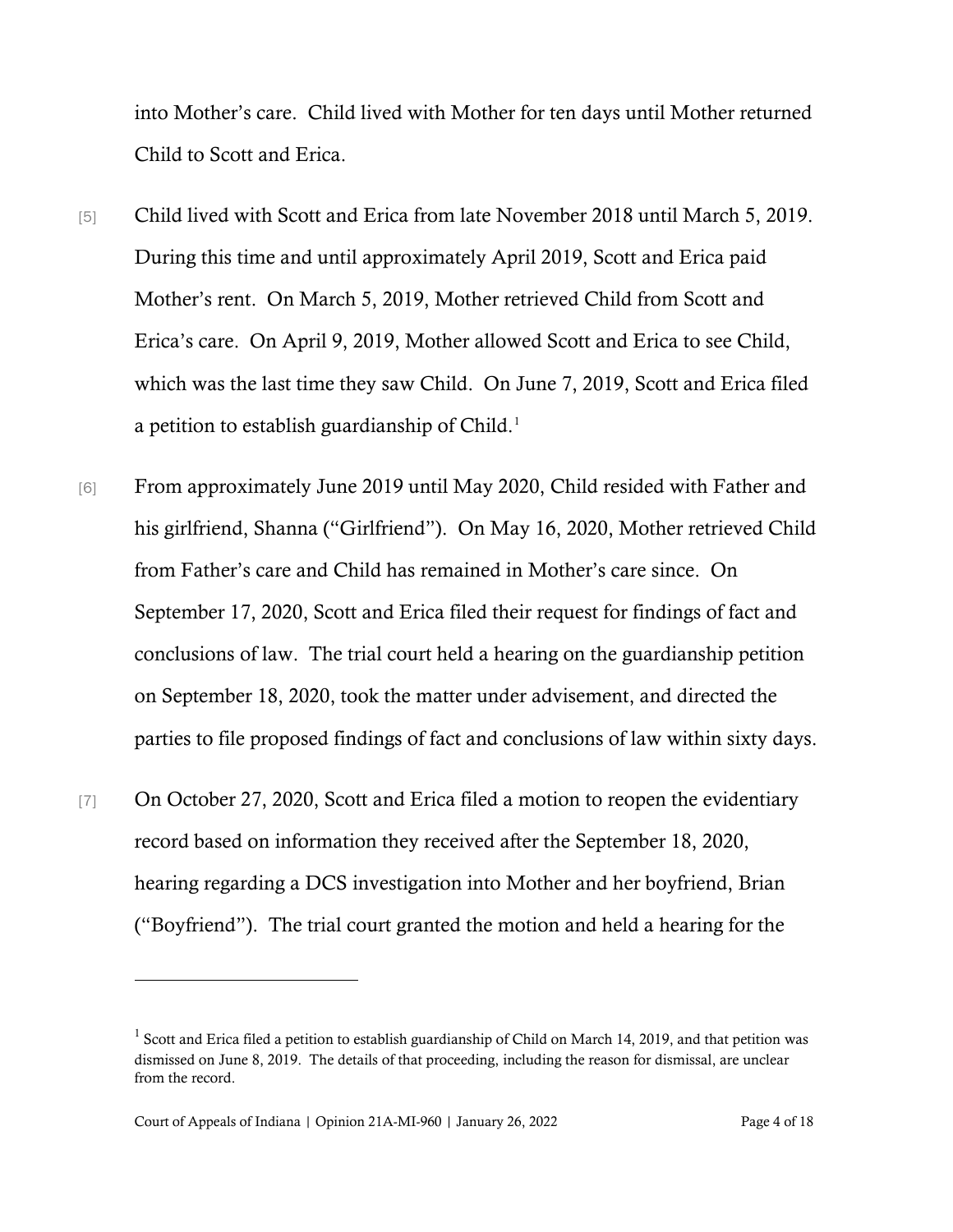presentation of the new evidence on April 7, 2021. On April 29, 2021, the trial court issued its order denying Scott and Erica's petition for guardianship of Child.

# Discussion and Decision

- [8] As an initial matter, we note Parents did not file an Appellees' brief. When an appellee does not submit a brief, we do not undertake the burden of developing arguments for that party. *Thurman v. Thurman*, 777 N.E.2d 41, 42 (Ind. Ct. App. 2002). Instead, we apply a less stringent standard of review and may reverse if the appellant establishes prima facie error. *Id*. Prima facie error is "error at first sight, on first appearance, or on the face of it." *Van Wieren v. Van Wieren*, 858 N.E.2d 216, 221 (Ind. Ct. App. 2006). Where an appellant is unable to meet that burden, we will affirm. *Hill v. Ramey*, 744 N.E.2d 509, 511 (Ind. Ct. App. 2001).
- [9] Indiana Code section 29-3-5-3 governs the appointment of a guardian and states, in relevant part:

(a) Except under subsection (c), if it is alleged and the court finds that:

> (1) the individual for whom the guardian is sought is an incapacitated person or a minor; and

(2) the appointment of a guardian is necessary as a means of providing care and supervision of the physical person or property of the incapacitated person or minor;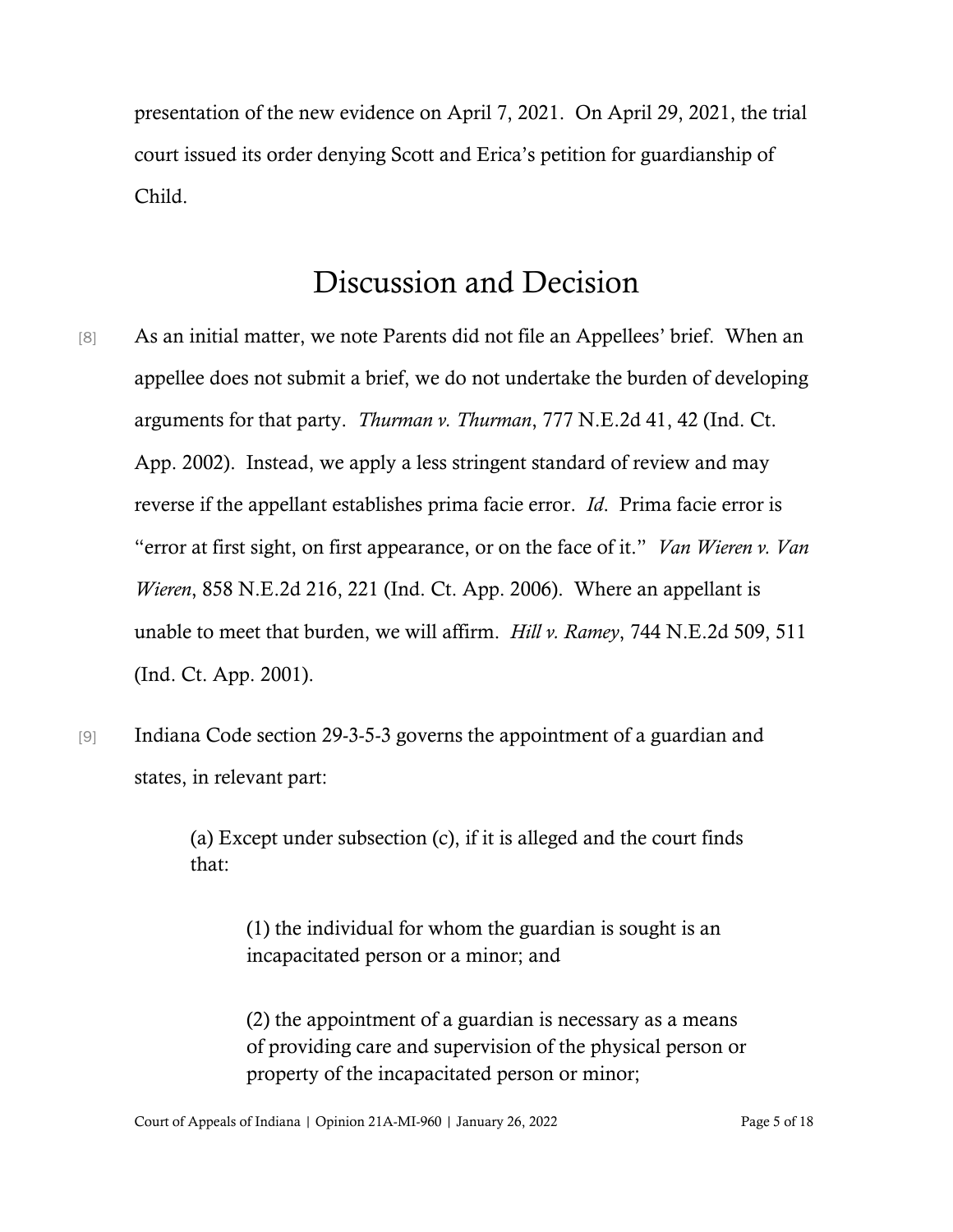the court shall appoint a guardian under this chapter.

\* \* \* \* \*

(c) If the court finds that it is not in the best interests of the incapacitated person or minor to appoint a guardian, the court may:

> (1) treat the petition as one for a protective order and proceed accordingly;

(2) enter any other appropriate order; or

(3) dismiss the proceedings.

A guardianship proceeding involving a minor "is, in essence, a child custody proceeding that raises important concerns about parental rights and the 'best interests' of children." *In re Guardianship of L.L*., 745 N.E.2d 222, 227 (Ind. Ct. App. 2001), *trans. denied*.

[10] When we examine child custody decisions involving third parties, it is wellestablished that

> there is a presumption that fit parents act in the best interests of their children. . . . [S]o long as a parent adequately cares for his or her children (i.e., is fit), there will normally be no reason for the State to inject itself into the private realm of the family to further question the ability of that parent to make the best decisions concerning the rearing of that parent's children.

*Troxel v. Granville*, 530 U.S. 57, 68 (2000). Further,

Court of Appeals of Indiana | Opinion 21A-MI-960 | January 26, 2022 Page 6 of 18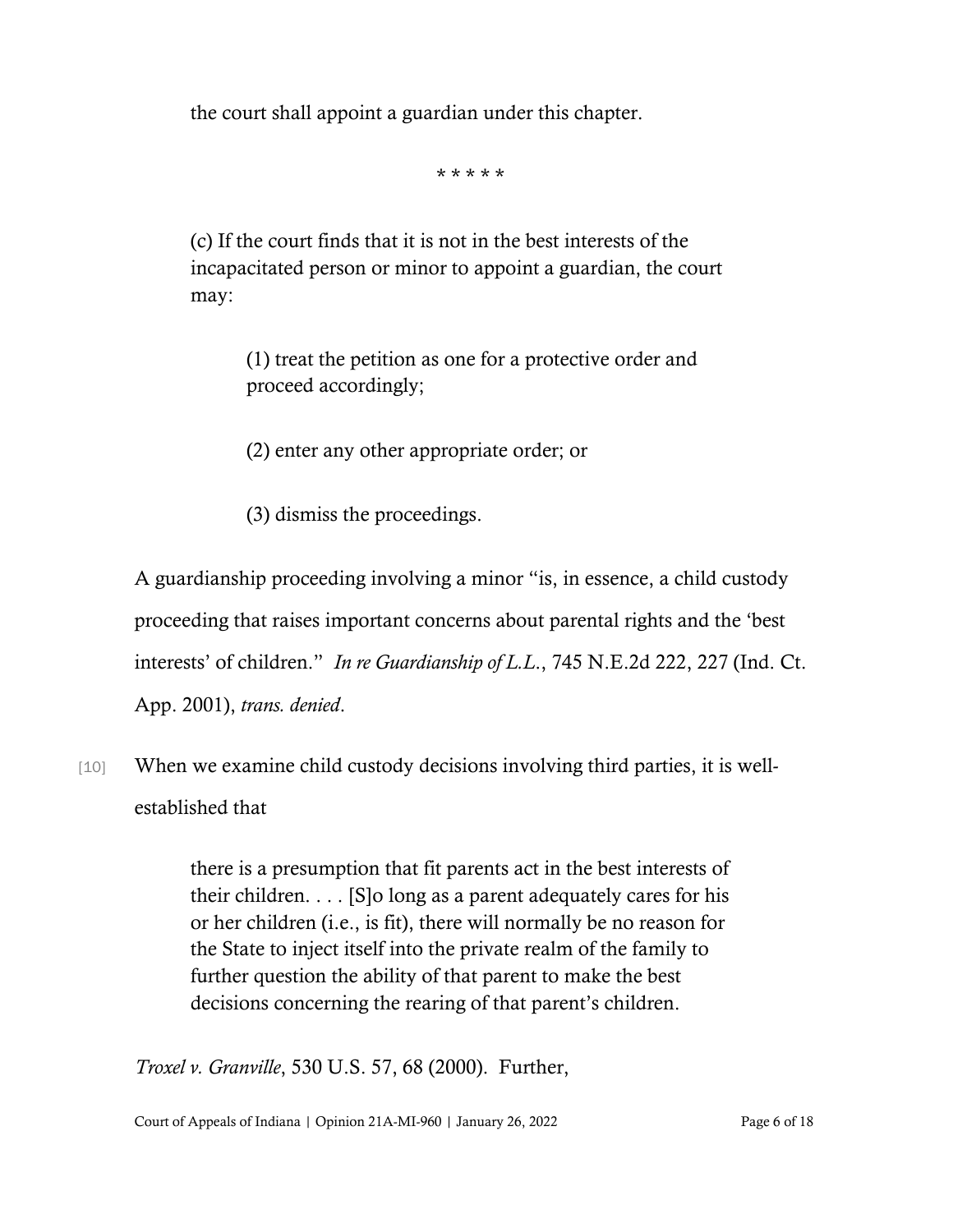[b]efore placing a child in the custody of a person other than the natural parent, a trial court must be satisfied by clear and convincing evidence that the best interests of the child require such a placement. *The presumption in favor of the natural parent will not be overcome merely because a third party could provide better things for the child.* In a proceeding to determine whether to place a child with a person other than the natural parent, evidence establishing the natural parent's unfitness or acquiescence, or demonstrating that a strong emotional bond has formed between the child and the third person, would be important, but the trial court is not limited to these criteria. The issue is not merely the "fault" of the natural parent, but rather it is whether the important and strong presumption that a child's interests are best served by placement with the natural parent is clearly and convincingly overcome by evidence proving that the child's best interests are substantially and significantly served by placement with another person.

*Truelove v. Truelove*, 855 N.E.2d 311, 314 (Ind. Ct. App. 2006) (emphasis added)

[11] "Child custody determinations are within the discretion of the trial court and will not be disturbed except for an abuse of discretion. We will not reverse unless the trial court's decision is against the logic and effect of the facts and circumstances before it or the reasonable inferences drawn therefrom." *Id*. Additionally,

> in reviewing a judgment requiring proof by clear and convincing evidence, an appellate court may not impose its own view as to whether the evidence is clear and convincing but must determine, by considering only the probative evidence and reasonable inferences supporting the judgment and without weighing evidence or assessing witness credibility, whether a reasonable trier of fact could conclude that the judgment was established by clear and convincing evidence.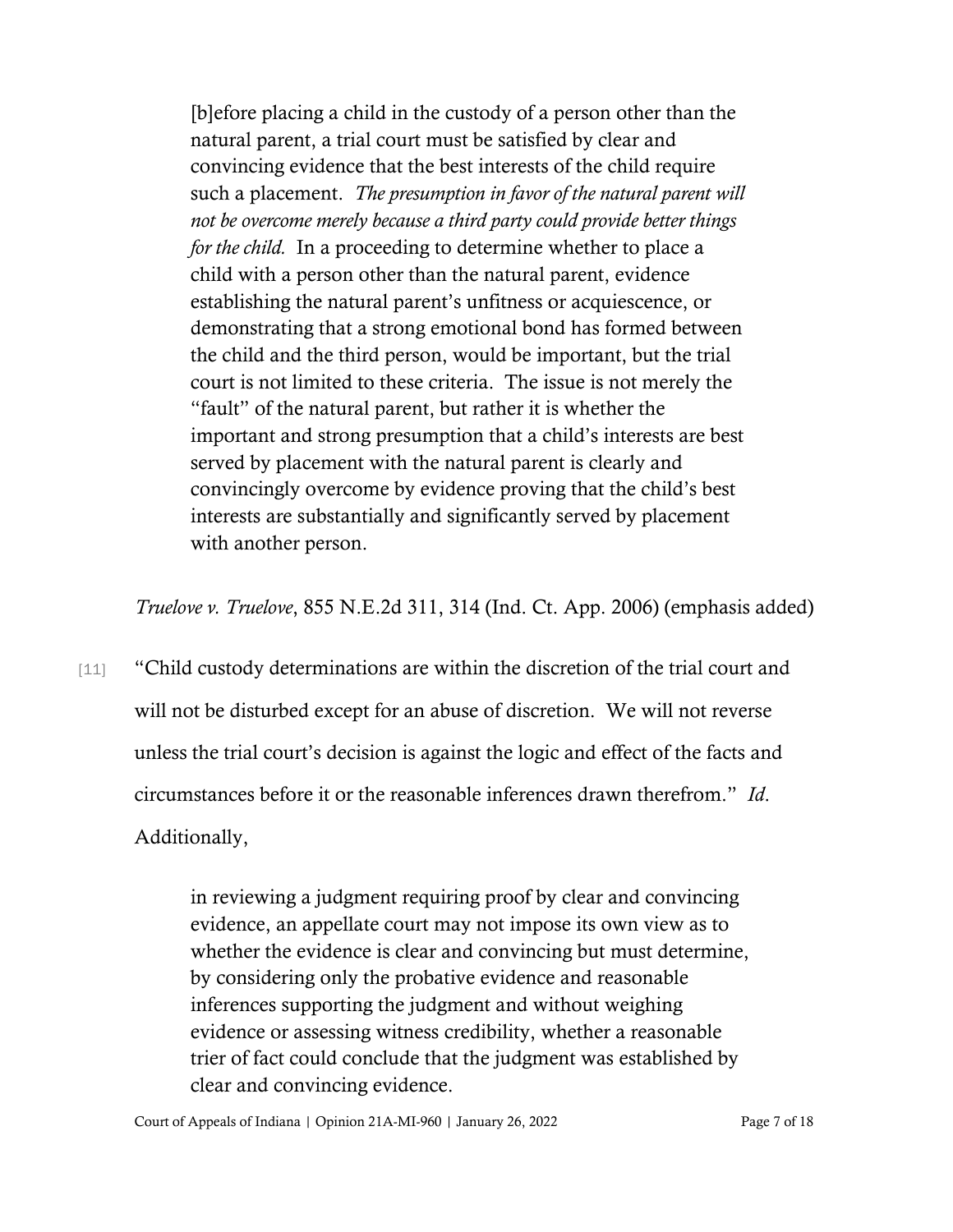*In re Guardianship of B.H*., 770 N.E.2d 283, 288 (Ind. 2002).

[12] When, as here, a party requests findings and conclusions pursuant to Indiana Trial Rule 52(A),

> we must first determine whether the evidence supports the findings and second, whether the findings support the judgment. We will not set aside the findings or the judgment unless they are clearly erroneous. The trial court's findings of fact are clearly erroneous if the record lacks any evidence or reasonable inferences to support them. A judgment is clearly erroneous when it is unsupported by the findings of fact and the conclusions relying on those findings.

*Truelove*, 855 N.E.2d at 314.

[13] The trial court determined Scott and Erica were de facto custodians of Child. Pursuant to Indiana Code section 31-9-2-35.5, a de facto custodian is, relevant to the facts before us, "a person who has been the primary caregiver for, and financial support of, a child who has resided with the person for at least: (1) six (6) months if the child is less than three (3) years of age[.]" To determine whether a child has resided with someone for the period of time required for a de facto custodianship to exist, "[a]ny period after a child custody proceeding has been commenced may not be included" in the determination. Ind. Code  $\S$ 31-9-2-35.5. When Scott and Erica filed for guardianship, Child was not yet three years old, and Child lived with Scott and Erica for approximately one year in 2018 and 2019, before they filed for guardianship. As such, Scott and Erica were Child's de facto custodians. *See id.*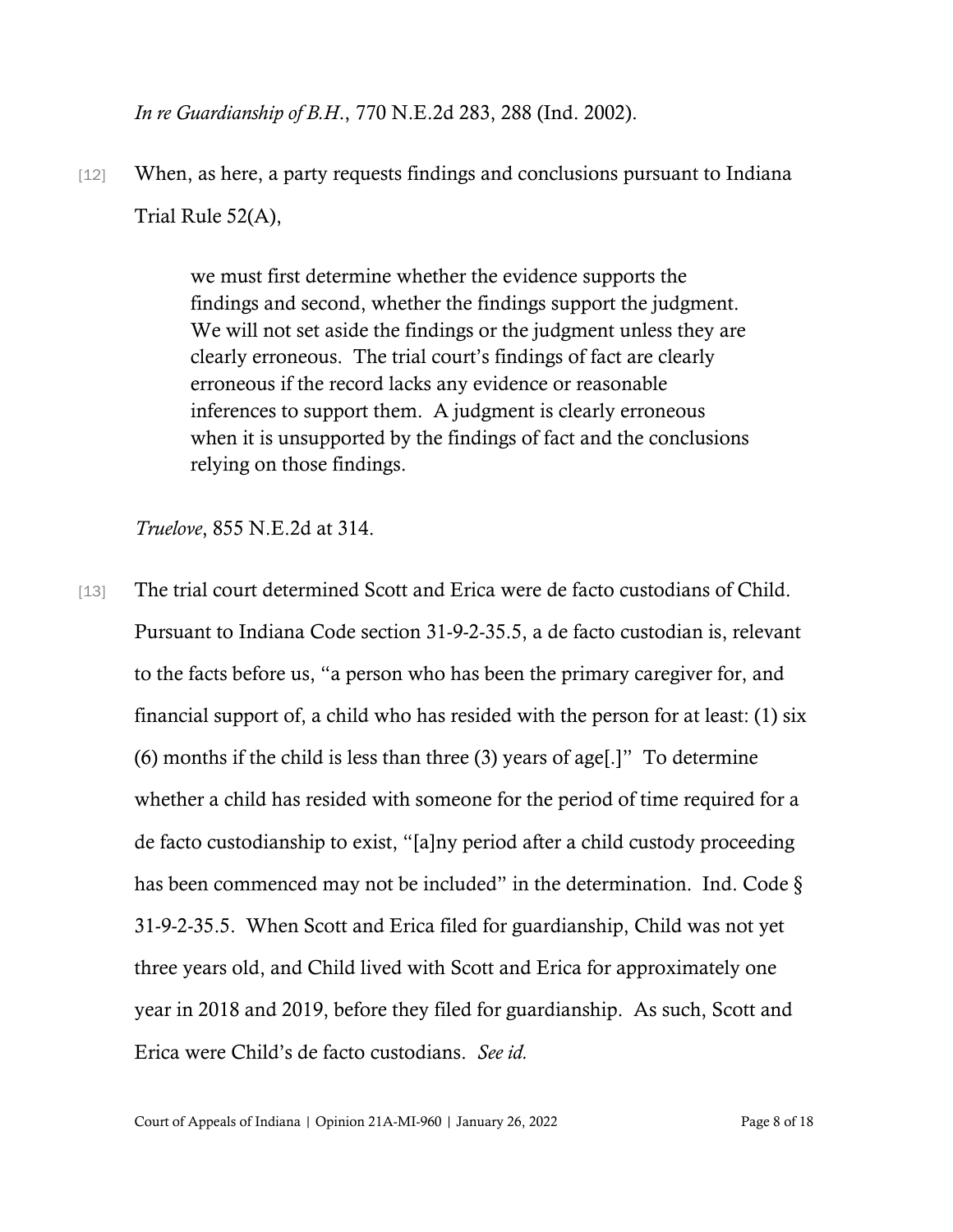[14] When making its child custody decision, the trial court must first consider those factors under Indiana Code section 31-17-2-8, which include, in relevant part:

(1) The age and sex of the child.

(2) The wishes of the child's parent or parents.

(3) The wishes of the child, with more consideration given to the child's wishes if the child is at least fourteen (14) years of age.

(4) The interaction and interrelationship of the child with:

(A) the child's parent or parents;

(B) the child's sibling; and

(C) any other person who may significantly affect the child's best interests.

(5) The child's adjustment to the child's:

(A) home;

(B) school; and

(C) community.

(6) The mental and physical health of all individuals involved.

(7) Evidence of a pattern of domestic or family violence by either parent.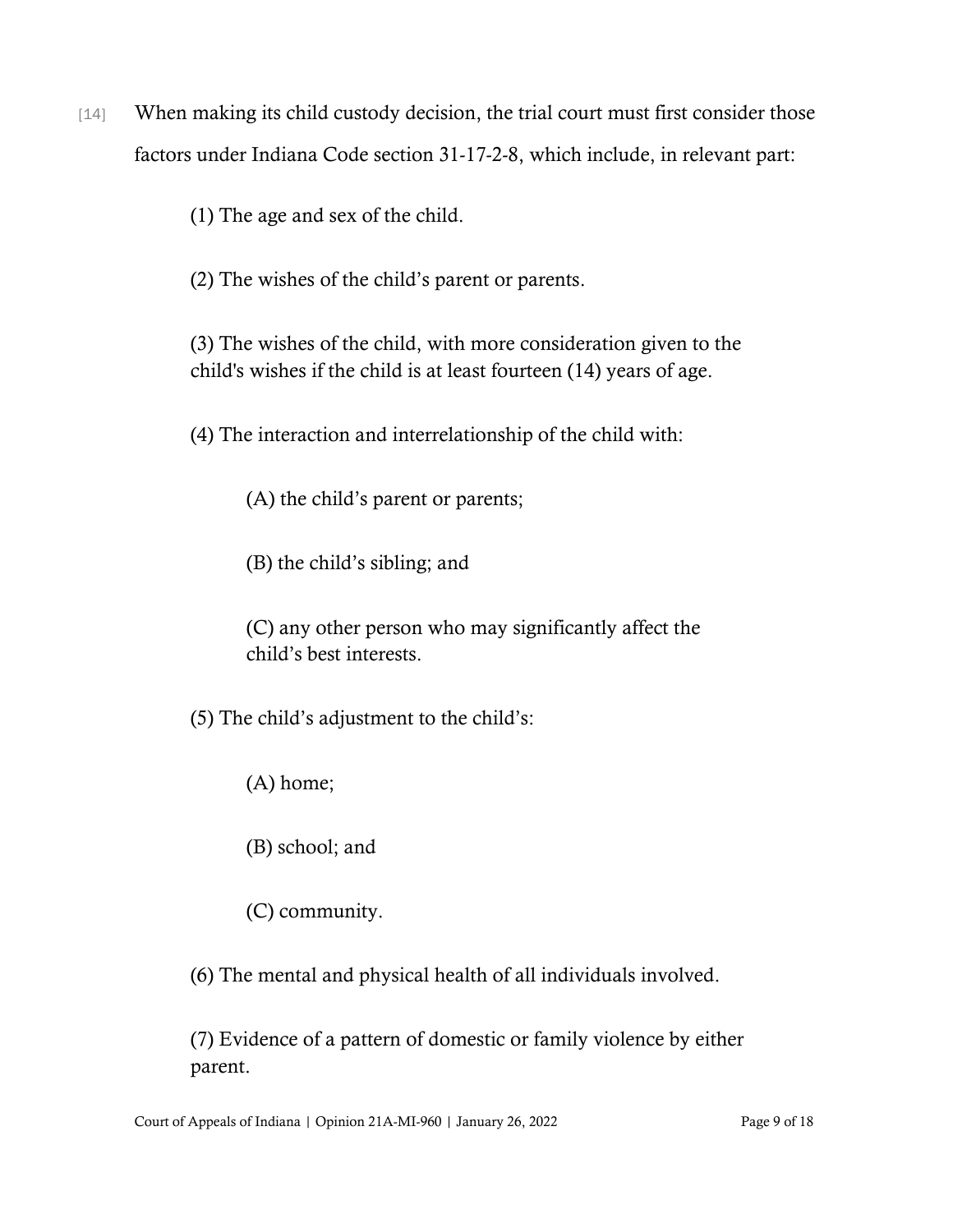(8) Evidence that the child has been cared for by a de facto custodian, and if the evidence is sufficient, the court shall consider the factors described in section 8.5(b) of this chapter.

When, as here, a child has been cared for by a de facto custodian, the trial court must also consider:

(1) The wishes of the child's de facto custodian.

(2) The extent to which the child has been cared for, nurtured, and supported by the de facto custodian.

(3) The intent of the child's parent in placing the child with the de facto custodian.

(4) The circumstances under which the child was allowed to remain in the custody of the de facto custodian, including whether the child was placed with the de facto custodian to allow the parent seeking custody to:

(A) seek employment;

(B) work; or

(C) attend school.

Ind. Code § 31-17-2-8.5.

[15] Scott and Erica argue the trial court's findings do not support its conclusion that it was in Child's best interests to deny their petition for guardianship because: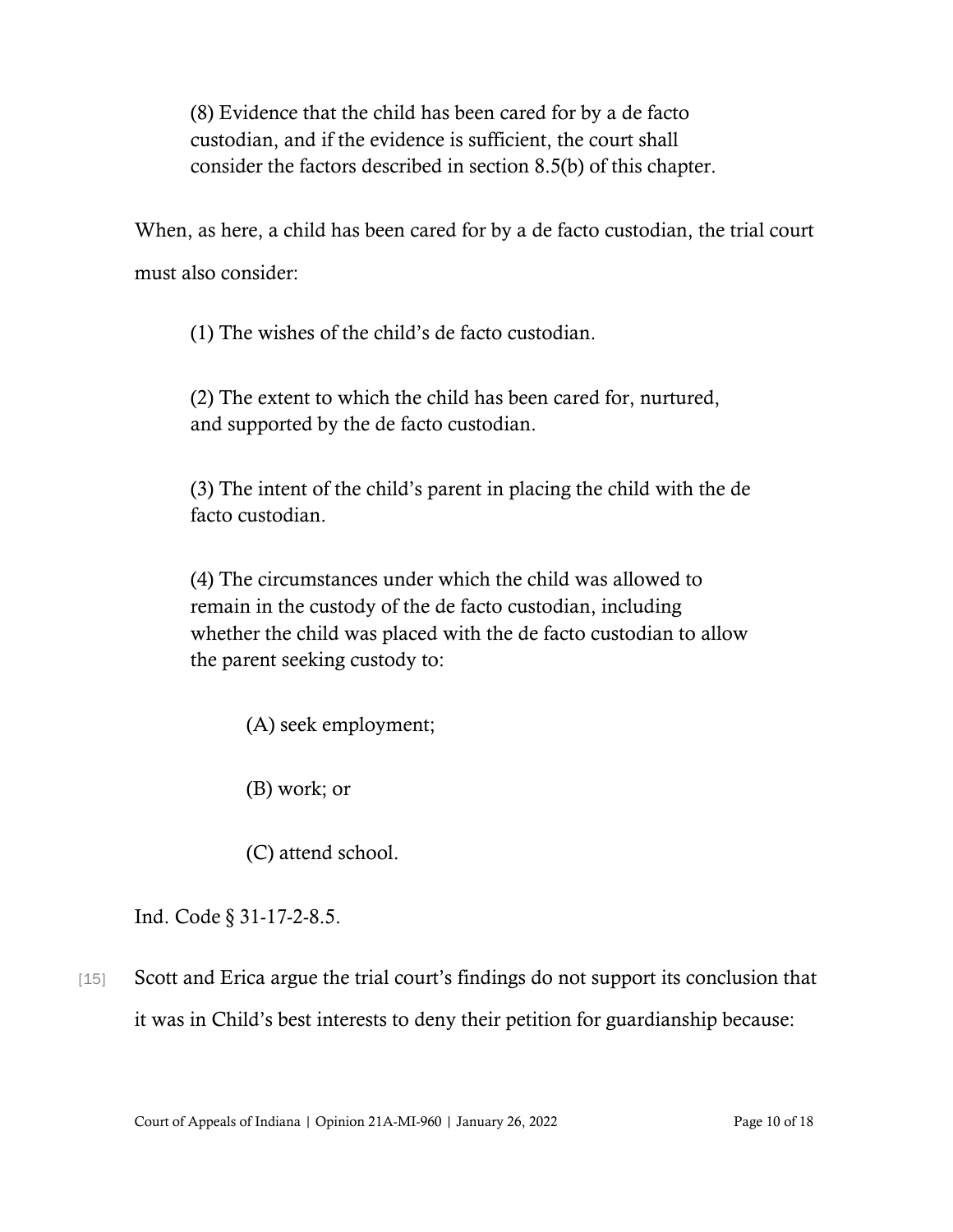(1) Mother is presently unfit to care for Minor Child; (2) Mother long acquiesced to [Scott and Erica's] care of the Minor Child; and (3) Mother's past abandonment of the Minor Child has led to the affections of the Minor Child and [Scott and Erica] to become so interwoven that to sever them would seriously mar and endanger future happiness of the Minor Child.

(Br. of Appellants at 15.) Further, Scott and Erica allege "the trial court's findings of fact and the record evidence clearly and convincingly demonstrate that awarding custody of the Minor Child to [Scott and Erica] represents a substantial and significant advantage to the Minor Child." (*Id*.)

[16] In its order, the trial court determined Child lived with Scott and Erica from January 2018 to October 2018 and from November 2018 until March 5, 2019, for a cumulative total of approximately fourteen months. Additionally, the trial court found, regarding Child's best interests and related factors:

> 9. [Mother] testified that she consented to the custodial arrangement with [Scott and Erica] because her home was without a functioning furnace. She wanted them to care for [Child] until she secured a different residence.

> > \* \* \* \* \*

22. On August 12, 2020 the Department of Child Services received a complaint that [Boyfriend] had struck [Child]. An assessment report was completed. The report includes the following:

> a. [Mother] asserted that [Child] has autism, is lazy and does not like to learn.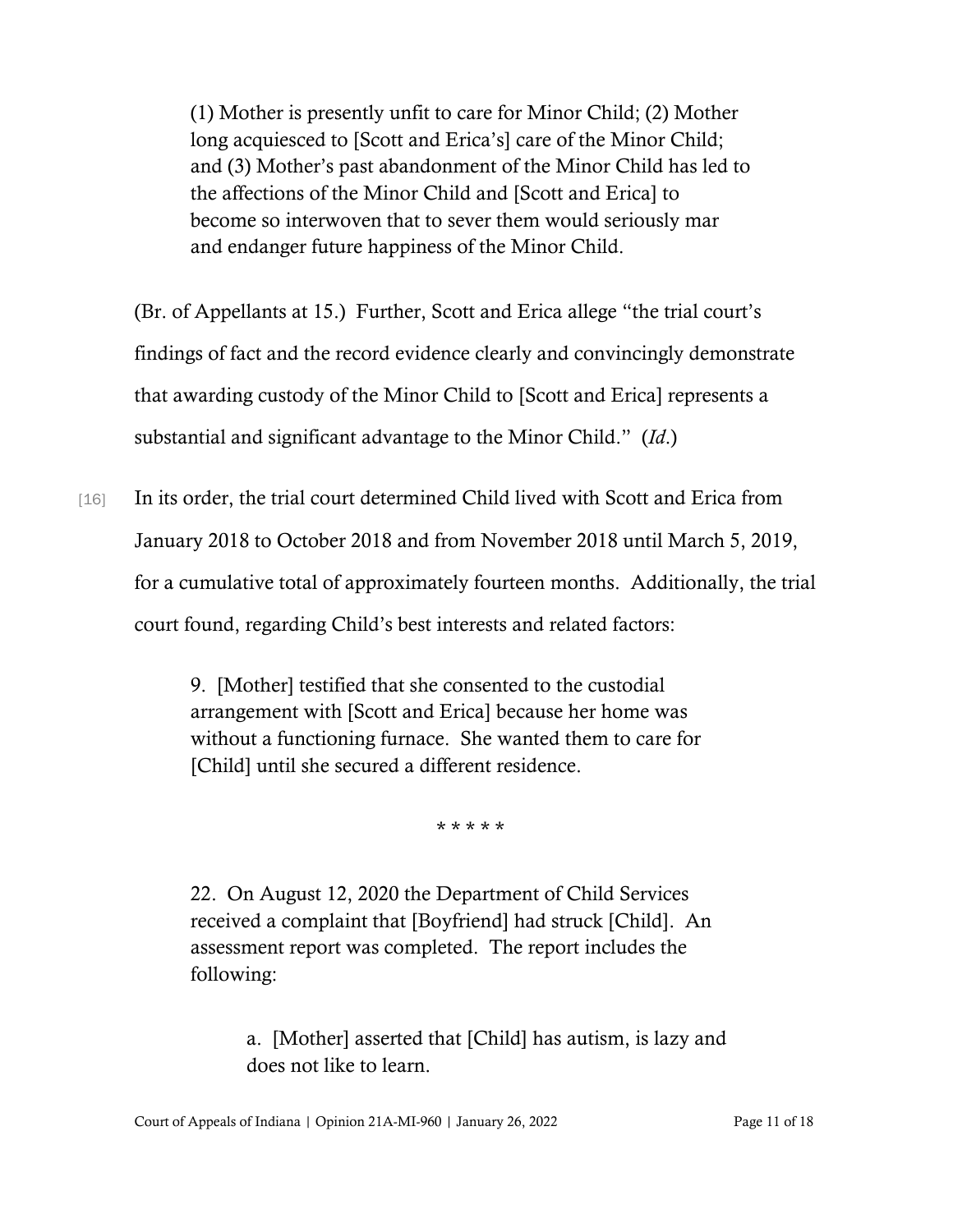b. [Child's] bruised face was the result of being hit by a toy thrown by her one-year old half-brother. [Mother] described her one-year old son as "extremely mean". [sic]

c. [Mother] stated that [Boyfriend] will "pop' [sic] [Child] to get her attention. Being "popped' [sic] is a form of discipline that [Child] advised as also being employed by [Mother].

d. The case manager did not observe any bruises on [Child's] face. He found the home to be clean and appropriate and the children clean, well fed and well taken care of.

e. A safety plan was signed and the case was unsubstantiated.

23. Jamie Norwalt is [Child's] former day care provider. Unlike the Department of Child Services case manager, she testified that she observed bruising on [Child's] face and eye. When she inquired about it she was told by [Mother] that [Child's] younger half-brother hit [Child] with a toy. However, Ms. Norwalt testified that she heard [Child] exclaim that [Boyfriend] hit her.

24. For the past three years [Mother] has been in a relationship with [Boyfriend]. He is the father of seven children. The youngest was born to his relationship with [Mother]. She has physical custody of the child. He is the one year old referenced in the Department of Child's [sic] Services assessment.

25. When the guardianship was pending, [Mother] and [Child] lived in a studio apartment. At the time evidence was first heard in this case, [Mother] and [Child] were residing at a motel. Since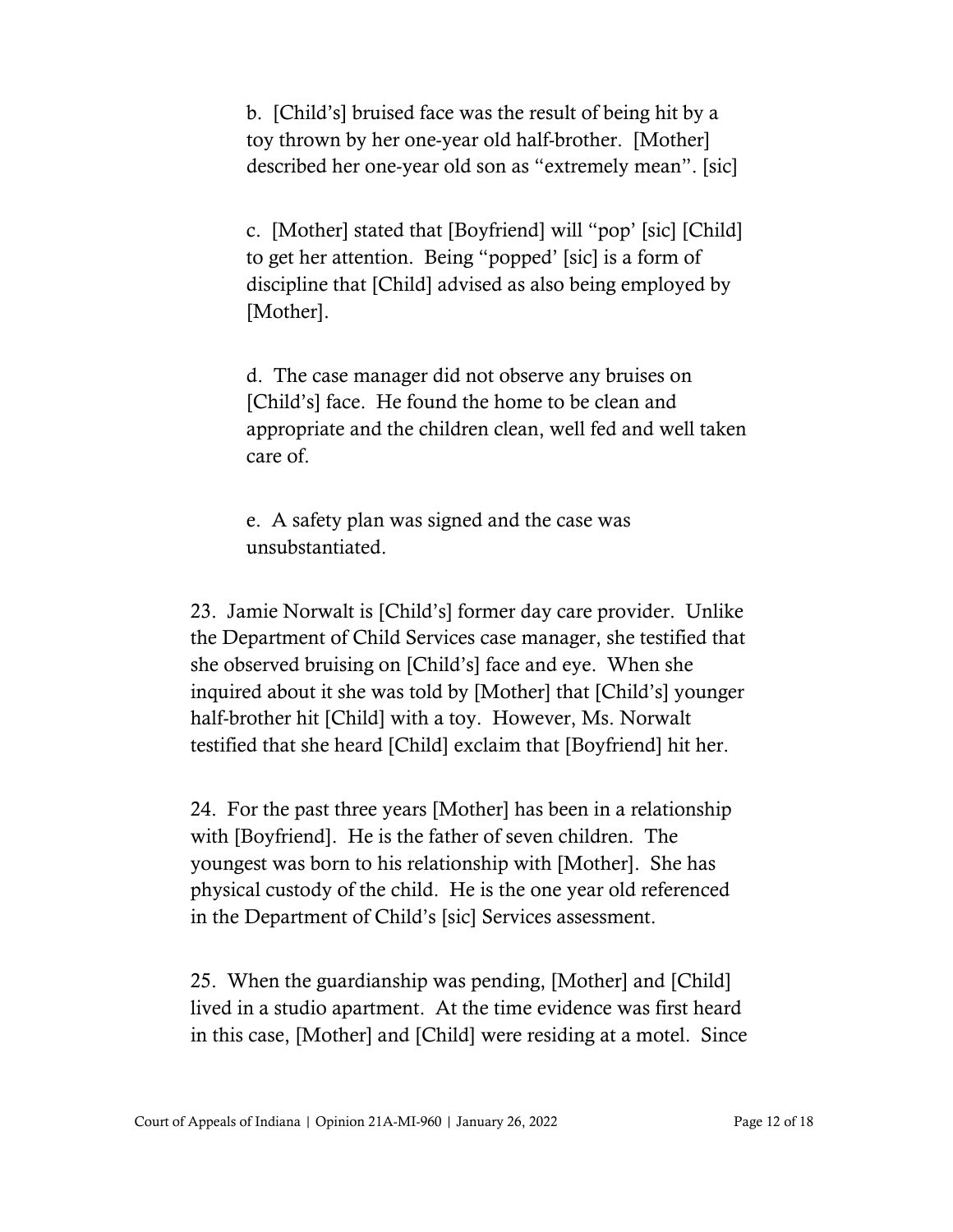then she has assumed residency in a house. [Boyfriend] is frequently in that home but denies that he resides there.

26. [Mother] has another child, A.B., born to her former marriage to Andrew Botteron. Mr. Botteron has custody of A.B. and testified that [Mother] abandoned [A.B.] into his care in January, 2018.

27. From the testimony of Andrew Botteron, the court finds that, starting when [A.B.] was two years old, [Mother] followed a pattern of dropping their child in his care then demanding her return.

28. Andrew Botteron has secured protective orders restricting [Mother] and [Boyfriend] from having any contact with him or [A.B.]. Because of the protective orders, [A.B.] has limited or no contact with her half-sister [Child].

29. [Scott and Erica] have resided in the same home for eight (8) years. They have been in a relationship for ten (10) years.

30. [Scott and Erica's] home includes a separate bedroom for [Child].

31. After [Child] had been in [Scott and Erica's] care for a period of time, [Child] began referring to them as "mom" and "dad".

32. When [Scott and Erica] had [Child] in their care they read to her daily and engaged with her in activities. They arranged for sibling visitations with [A.B.].

33. [Erica] testified that [Mother] has told her of being the victim of domestic violence perpetrated by [Boyfriend]. Her testimony is disputed by [Mother] and [Boyfriend].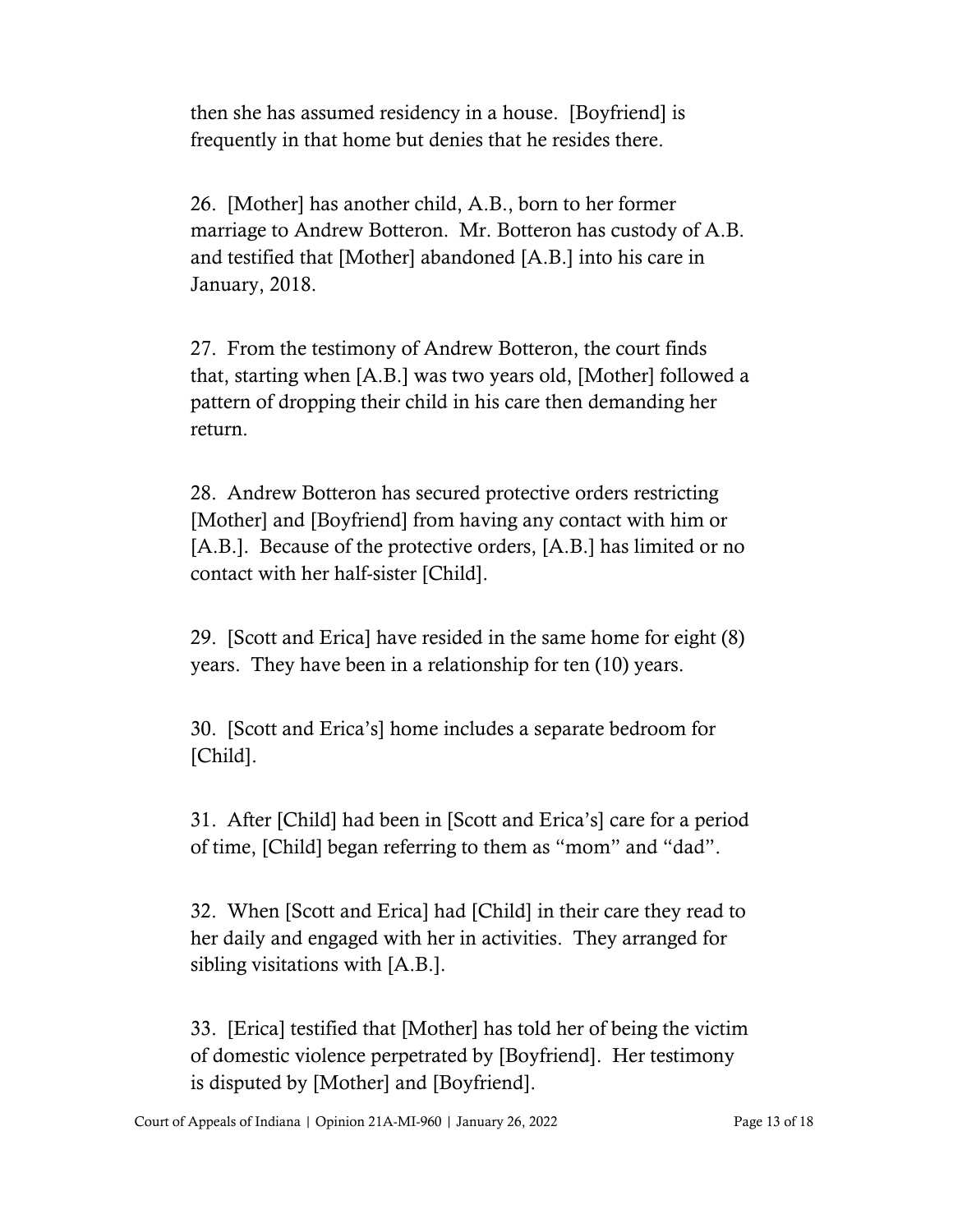34. [Scott and Erica] express their love for [Child].

(App. Vol. II at 15-7) (citation to the record omitted). Further, when applying the relevant statutory factors in a separate section of its order, the trial court found:

7. [Mother] desires [Child] to remain in her care. Her position is not shared by [Scott and Erica] and [Father].

8. [Child] is four years old and has expressed her love for [Scott and Erica] as well as [Mother] and [Boyfriend].

9. Owing to the circumstances of the relationship between [Mother] and the father of her other daughter, [Child] does not have any sibling contact with her half-sister, [A.B.]. If placed in the custody of [Scott and Erica], that circumstance would likely change. However, it is questionable that [Child] would regularly see her half brother born to the union of [Mother] and [Boyfriend].

10. At the time of the closure of evidence in this case, [Child] was residing in a home on Fourth Street, Fort Wayne, Indiana. The Department of Child Services reported the home to include rooms for [Child] and her brother. The home was described as very clean with ample food.

11. Although [Mother] and [Boyfriend] appeared to be emotional and histrionic during the hearing, they responded appropriately to the Court. There is no evidence that either suffer from any mental or physical illness. Similarly, [Scott and Erica] are healthy and are able to meet the demands of a small child.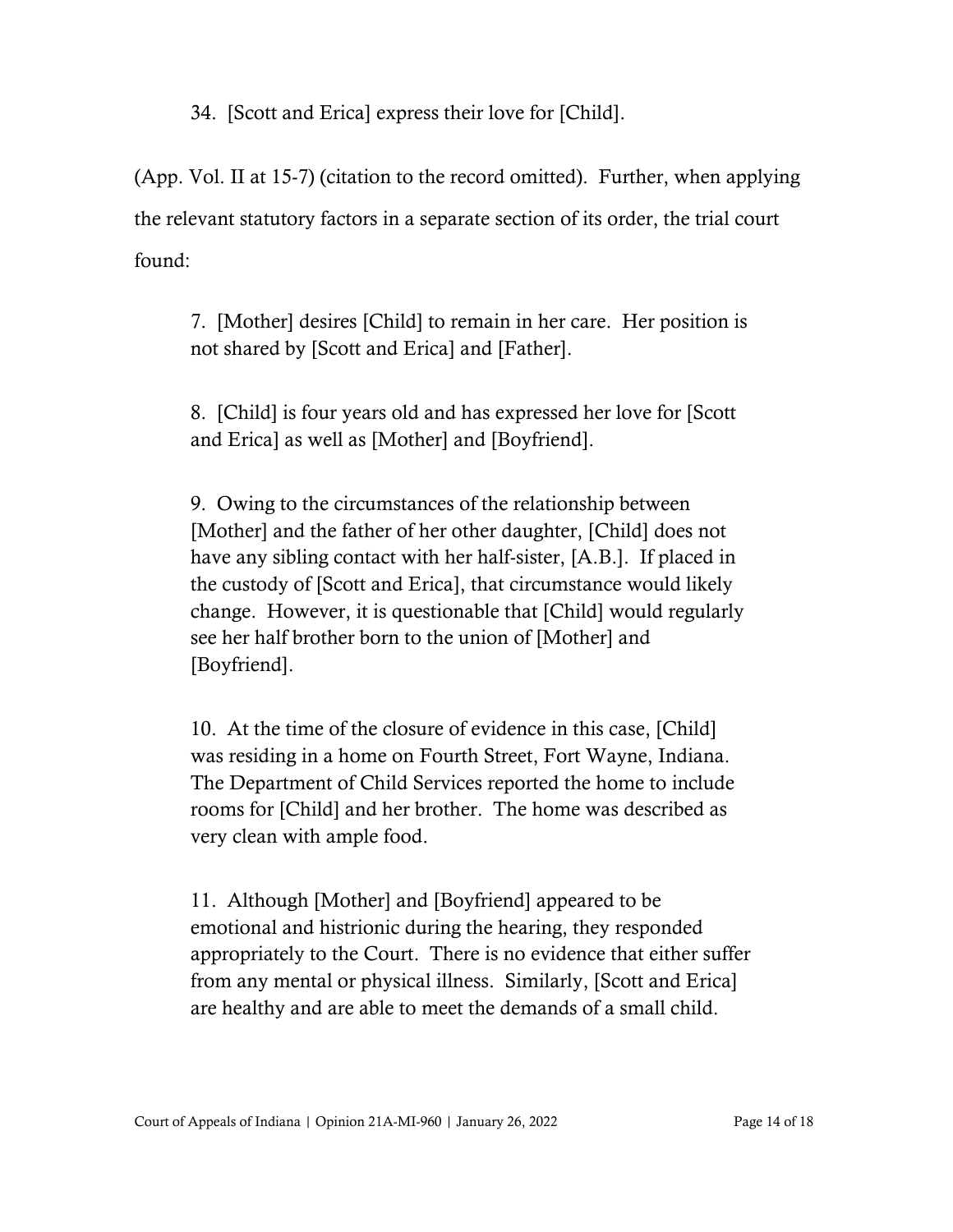12. No evidence was presented that detailed in any depth [Mother's] reference reported in the Department of Child Services Assessment that [Child] is autistic. However, she was not diagnosed as being within the autism spectrum.

13. Initially [Child] was voluntarily placed in the care of [Scott and Erica] by [Mother]. The de facto custodian relationship evolved from an arrangement through which they provided day care. When her furnace broke, [Mother] required that [Scott and Erica] care for [Child] for an extended period. During that period, they provided [Mother] with financial assistance. The parties' testimonies differ as to what transpired following the initial placement of [Child] in the care of [Scott and Erica]. [Scott and Erica] assert that [Mother] rarely visited [Child] and would vacillate between wanting [Child] in her care or theirs. [Mother], however, testified that [Scott and Erica] withheld visitation and she had to engage the police to retrieve [Child] back into her care.

14. The Court concludes from the evidence that [Mother's] housing instability and economic circumstances motivated her decision to allow [Child] to remain in the custody of [Scott and Erica].

\* \* \* \* \*

20. [Mother] has provided an appropriate home for [Child] and the circumstances in her life have improved.

(App. Vol. II at 18-9) (citation to the record omitted).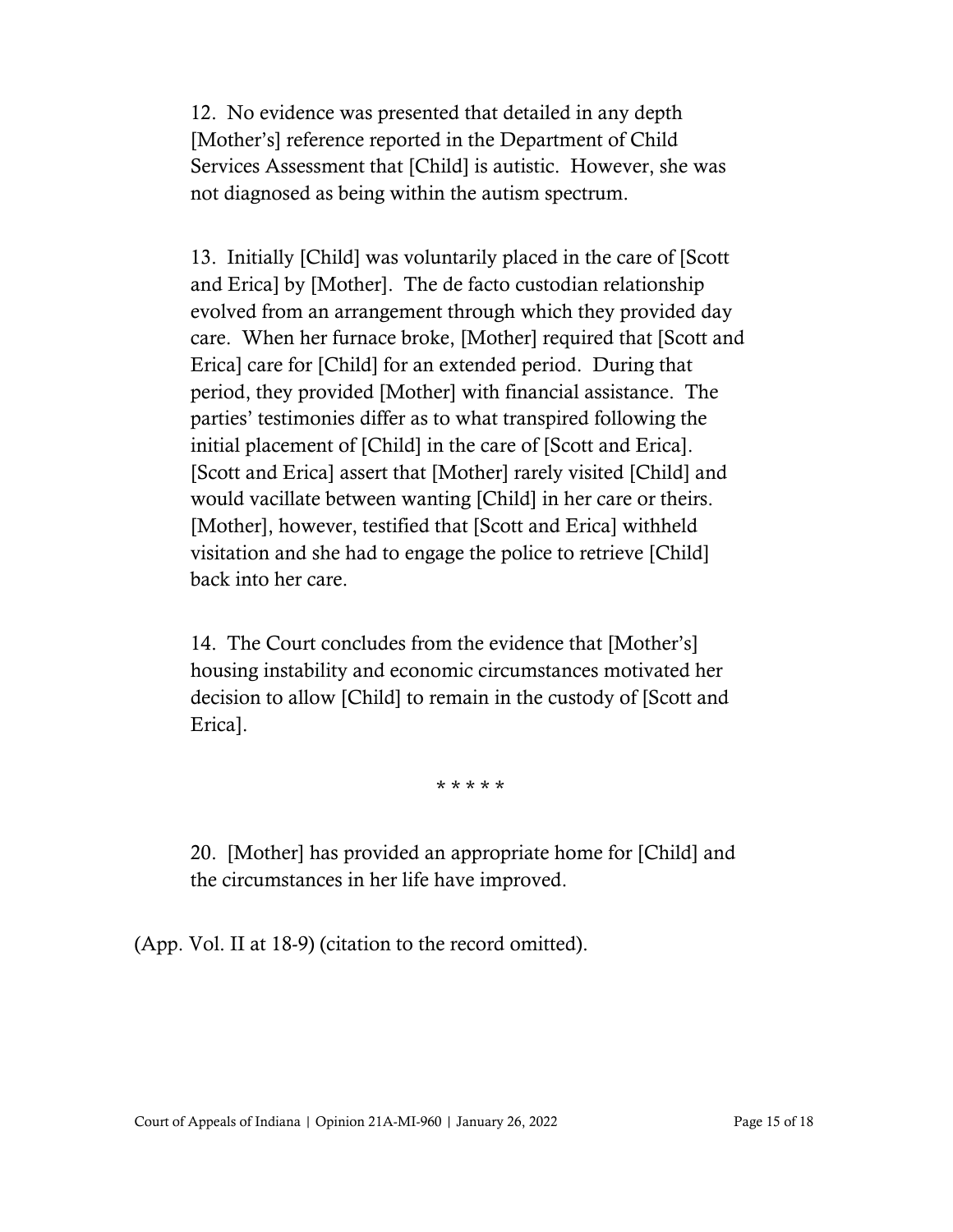$[17]$  Scott and Erica do not challenge these findings,<sup>[2](#page-15-0)</sup> and unchallenged findings "must be accepted as correct." *Madlem v. Arko*, 592 N.E.2d 686, 687 (Ind. 1991). Scott and Erica argue the trial court did not consider certain evidence, such as their testimony and evidence suggesting Mother and Boyfriend engaged in domestic violence, Mother's pattern of leaving Child in the care of others, injuries Child allegedly suffered, and various other allegations against Mother and Boyfriend. Their request that we hold the trial court erred by not including their alternate version of events as findings of fact is an invitation for us to reweigh the evidence and judge the credibility of witnesses, which we cannot do. *See In re Guardianship of B.H*., 770 N.E.2d at 288 (appellate court does not reweigh evidence or judge the credibility of witnesses).

<span id="page-15-0"></span><sup>&</sup>lt;sup>2</sup> Scott and Erica challenge one finding regarding Mother's acquiescence to their custody of Child: "In October, 2018, [Mother] demanded the return of [Child] into her care. When [Scott and Erica] resisted, [Mother] engaged police." (App. Vol. II. at 15.) Scott and Erica argue the evidence does not support this finding because: (1) there was no evidence that they resisted returning Child to Mother and (2) Mother did not call police, Scott and Erica did.

The record reveals the following. On October 19, 2018, Mother came to Scott and Erica's house demanding the return of Child. (Tr. Vol. II at 25.) Earlier that week, she had indicated she wanted Child to live with her, but Scott and Erica felt Child was not safe with Mother and called the police, who advised that they call law enforcement if Mother attempted to retrieve Child at a later time. (*Id*.) When Mother came to Scott and Erica's house later that evening, they "contact[ed] the police as [they were] instructed earlier in the day." (*Id*.) Scott and Erica refused to give Child to Mother, and the police called DCS to assist in the investigation. The DCS investigator testified "it was a very emotional scene." (*Id*. at 12.) After DCS investigated Mother's residence to ensure it was appropriate for Child, the DCS investigator returned Child to Mother's care because Mother "has legal custody of [Child] and she can decide" where Child resides. (*Id*. at 13.)

While it is true that it was Scott and Erica who called the police on October 19, 2018, not Mother, that detail is of no consequence. Someone called the police because Scott and Erica refused to release Child to Mother's care upon her request that they do so. This resistance prompted a DCS investigation into Mother's residence, after which DCS found Mother's residence to be appropriate and released Child to her care. The error in the finding is mere surplusage and does not prejudice Scott and Erica, and thus is harmless. *See In re B.J*., 879 N.E.2d 7, 20 (Ind. Ct. App. 2008) ("Because there is evidence sufficient to support the trial court's ultimate findings on the elements necessary to sustain the judgment" the erroneous finding was "merely harmless surplusage that did not prejudice [m]other and, consequently, is not grounds for reversal."), *trans. denied*.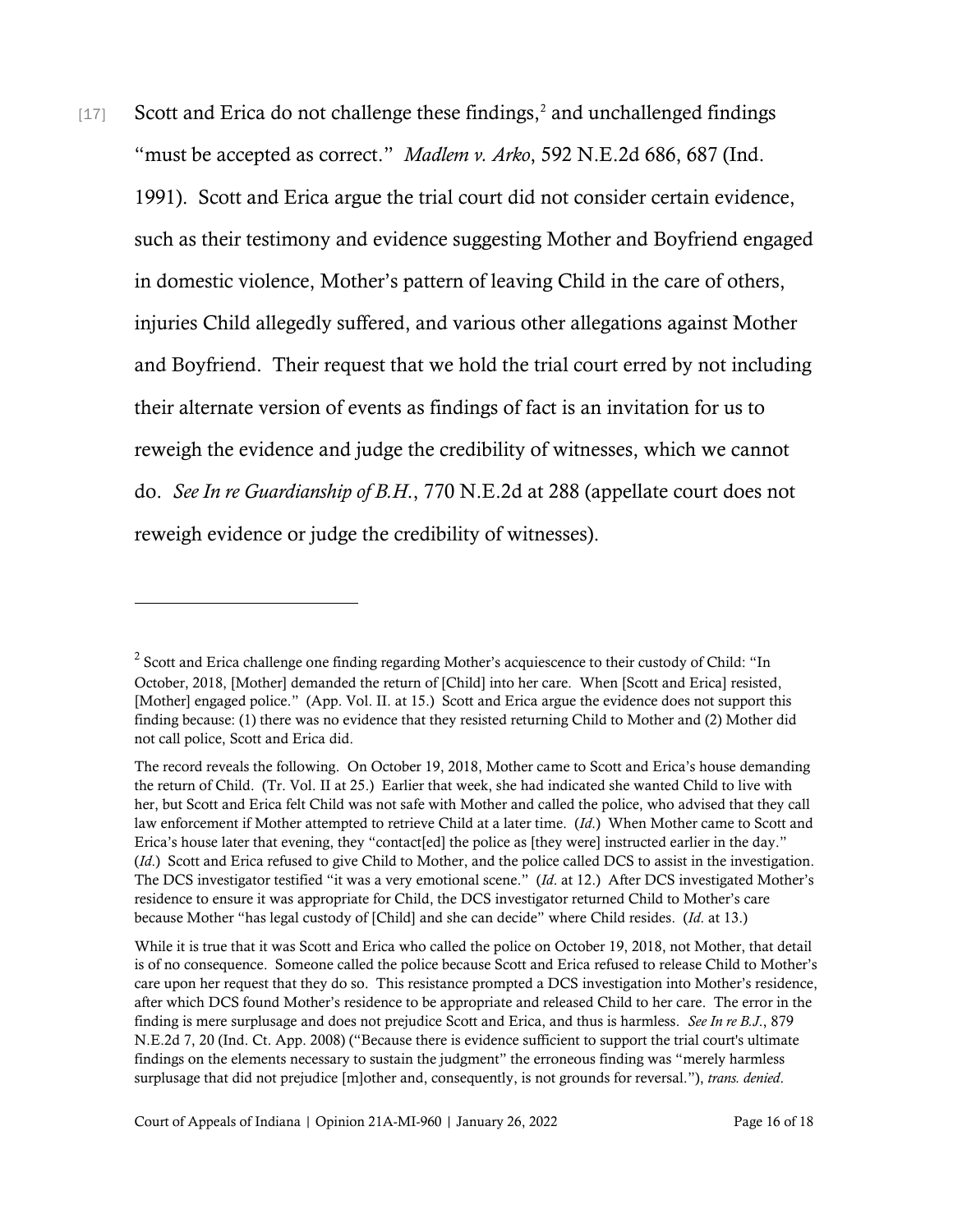- [18] Scott and Erica cared for Child for a period of approximately one year in 2018 and 2019 because Mother was unable to provide adequate housing for Child. During that time, Scott and Erica loved Child as if she was their own child, providing her with several amenities and opportunities she may have not otherwise had. Since March 5, 2019, Mother has provided Child with adequate care. Scott and Erica have not seen Child in two years. While Scott and Erica may have the financial means to give Child a "better" life by some standards, their ability to so does not overshadow Mother's natural and constitutional right to raise Child.
- [19] Mother has stable housing and Scott and Erica have not presented evidence that she is unable to care for Child. The trial court found there was no evidence that Mother suffered from any mental or physical illness and all DCS investigations into Mother's parenting of Child have returned unsubstantiated. Child recognizes Mother as her mother and refers to her as such. Thus, the trial court's findings support its conclusion that it is not in Child's best interests for Scott and Erica to be her guardians. *See id*. at 287 ("The presumption [that the child's best interests are ordinarily served by placement in the custody of the natural parent] will not be overcome merely because 'a third party could provide the better things in life for the child.'") (quoting *Hendrickson v. Binkley*, 161 Ind.App. 388, 396, 316 N.E.2d 376, 381 (1974), *cert. denied* 423 U.S. 868 (1975) (abrogated on other grounds)). *And see In re Guardianship of L.L*., 745 N.E.2d at 233 ("For the sake of children, society should encourage parents who are experiencing difficulties raising them to take advantage of an available